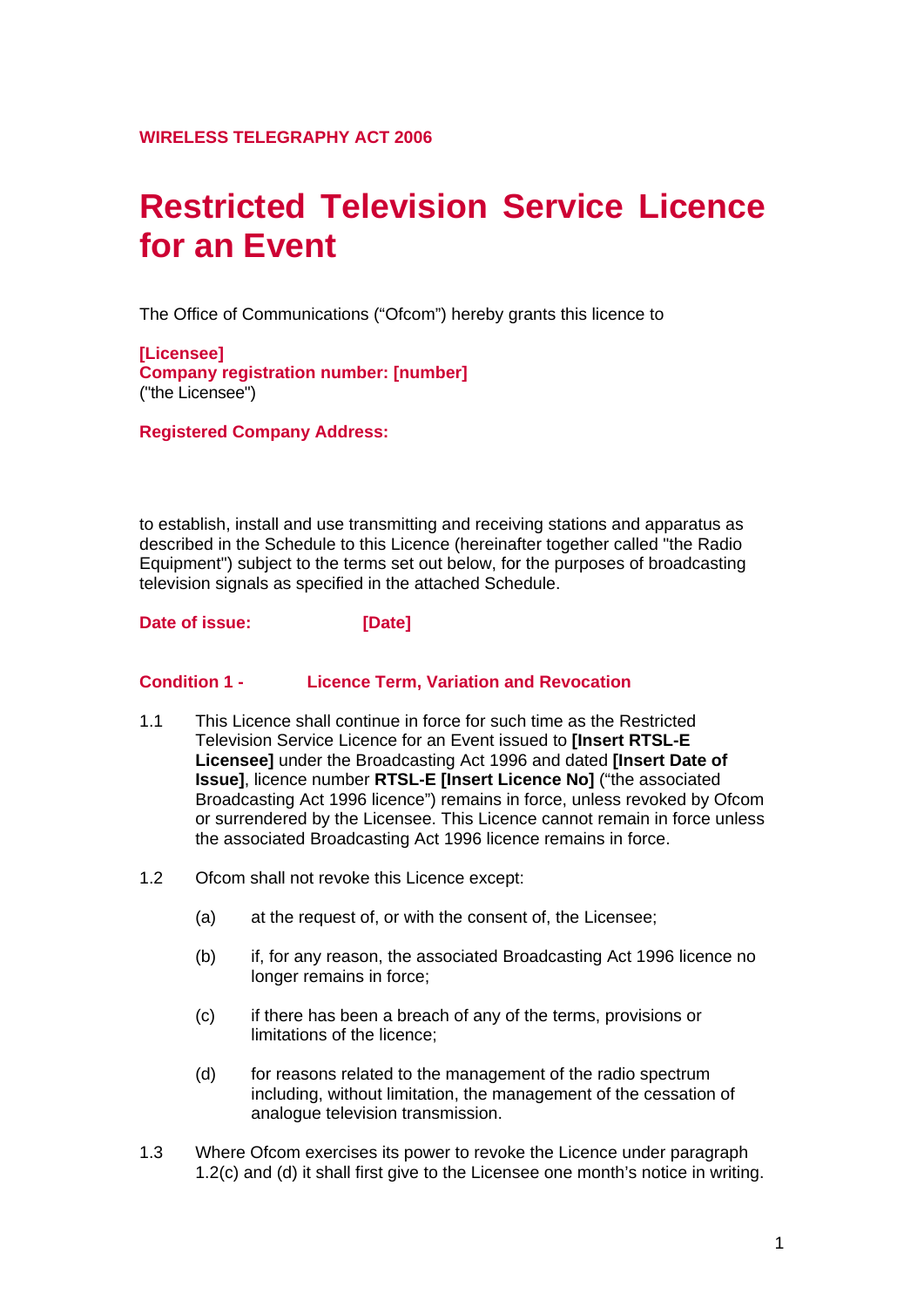1.4 The Licence may be varied by Ofcom provided the Licensee has been given a reasonable opportunity to make representations to Ofcom about the proposed variation.

#### **Condition 2 - Transfer and Changes**

- 2.1 This Licence may not be transferred.
- 2.2 The Licensee must give immediate notice to Ofcom in writing of any change to the Licensee's name and address from that recorded on the Licence.

#### **Condition 3 - Radio Equipment Use**

3.1 The Licensee must ensure that the Radio Equipment relevant to each Licence is constructed and used only in accordance with the provisions specified in the individual Licence schedule(s). Any proposal to amend any detail specified in the schedule(s) must be agreed with Ofcom in advance and implemented only after that Licence has been varied or reissued accordingly.

#### **Condition 4 - Access and Inspection**

- 4.1 The Licensee shall permit any person authorised by Ofcom:
	- i) to have access to the Radio Equipment; and
	- ii) to inspect this Licence and the Radio Equipment,

at any and all reasonable times or, when in the opinion of that person an urgent situation exists, at any time, to ensure the Radio Equipment is being used in accordance with the terms of this Licence.

#### **Condition 5 - Modification, Restriction and Closedown**

- 5.1 A person authorised by Ofcom may require the Radio Equipment, or any part thereof, to be modified or restricted in use, or temporarily or permanently closed down immediately if in the opinion of the person authorised by Ofcom:
	- i) a breach of this Licence has occurred; and/or
	- ii) the use of the Radio Equipment is causing or contributing to Undue Interference to the authorised use of other radio equipment.
- 5.2 Ofcom may require the Radio Equipment to be modified or restricted in use, or temporarily or permanently closed down either immediately or on the expiry of such period as may be specified in the event of a national or local state of emergency being declared. Ofcom may only exercise this power after written notice is served on the Licensee or by a general notice applicable to holders of a named class of Licence is published on Ofcom's website.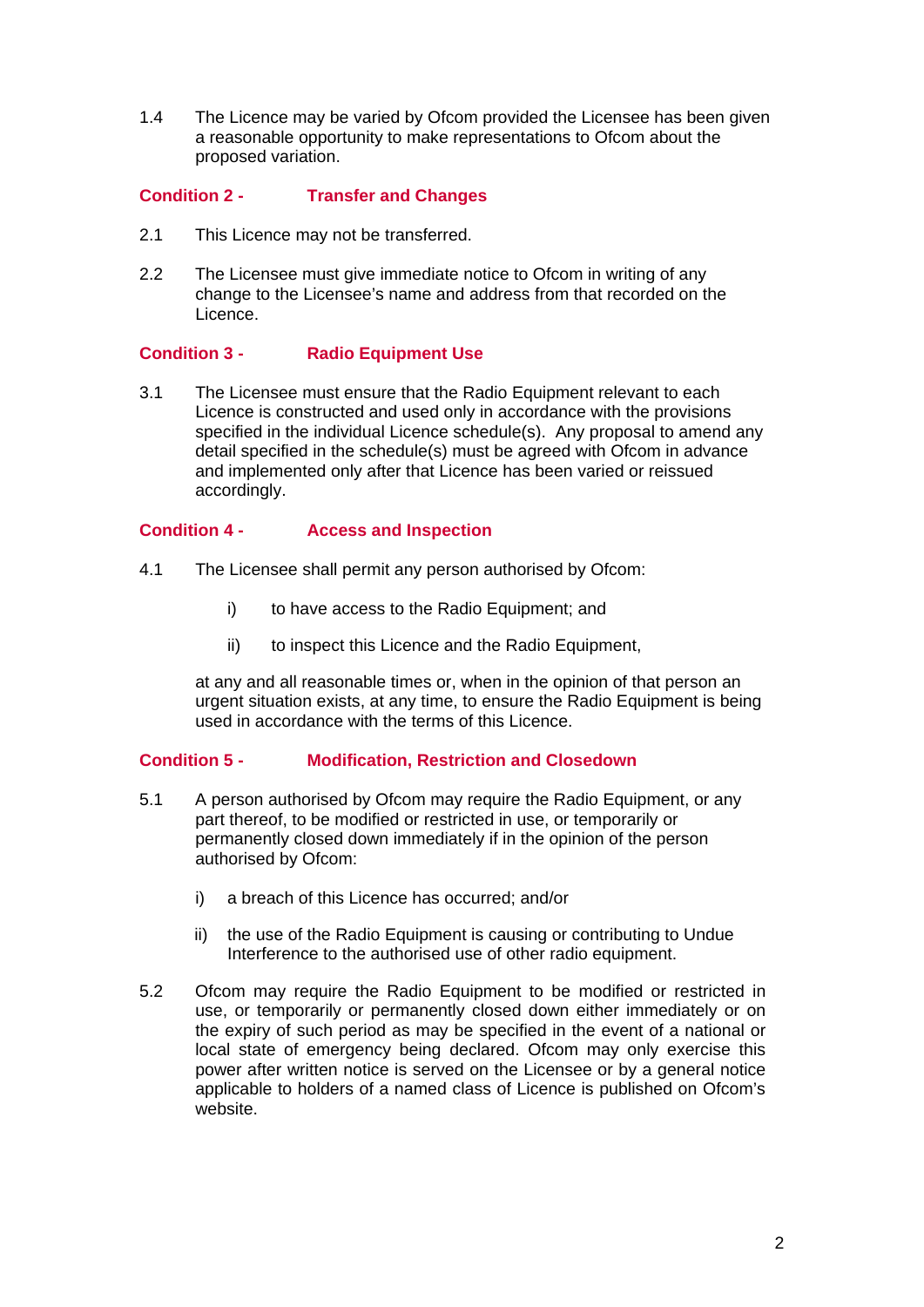#### **Condition 6 - Technical Requirements**

- 6.1 When using the station described in the Schedule, the Licensee shall comply with the following technical requirements:
	- (a) The Licensee shall operate the station as specified in Box A of the Schedule at the location identified by the National Grid Reference specified in Box B of the Schedule with the Mean Antenna Height (Above Ground Level) not exceeding that shown in Box C of the Schedule;
	- (b) The Class of Emission shall be used as described in Box D of the Schedule;
	- (c) The Transmission Type shall be used as described in Box E of the Schedule;
	- (d) The Maximum Effective Radiated Power shall not exceed the power specified in Box F of the Schedule;
	- (e) The antenna used shall be as described in Box G of the Schedule, it shall be arranged such that its polarisation is as shown in Box H of the Schedule;
	- (f) The Licensee shall operate the transmitter on the Channel as described in Box I of the Schedule, by means of the Vision Frequency and the technical requirements as specified against Box I.
	- (g) Additional Requirements shall be as described in Box J of the Schedule.

#### **Condition 7 - Interpretation**

- 7.1 In this Licence:
	- i) the establishment, installation and use of the Radio Equipment shall be interpreted as establishment and use of stations and installation and use of apparatus for wireless telegraphy as specified in section 8 of the Wireless Telegraphy Act 2006;
	- ii) the expression "Undue Interference" shall have the meaning given in section 115 of the Wireless Telegraphy Act 2006; and
	- iii) the expression "Inspect" includes examine and test;
- 7.2The Schedule, together with any subsequent schedule(s) which Ofcom may issue as a variation to this Licence at a later date, forms part of this Licence.
- 7.3 The Interpretation Act 1978 shall apply for the purposes of interpreting this Licence as if it was an Act of Parliament.
- 7.4 This Licence shall be governed by English Law.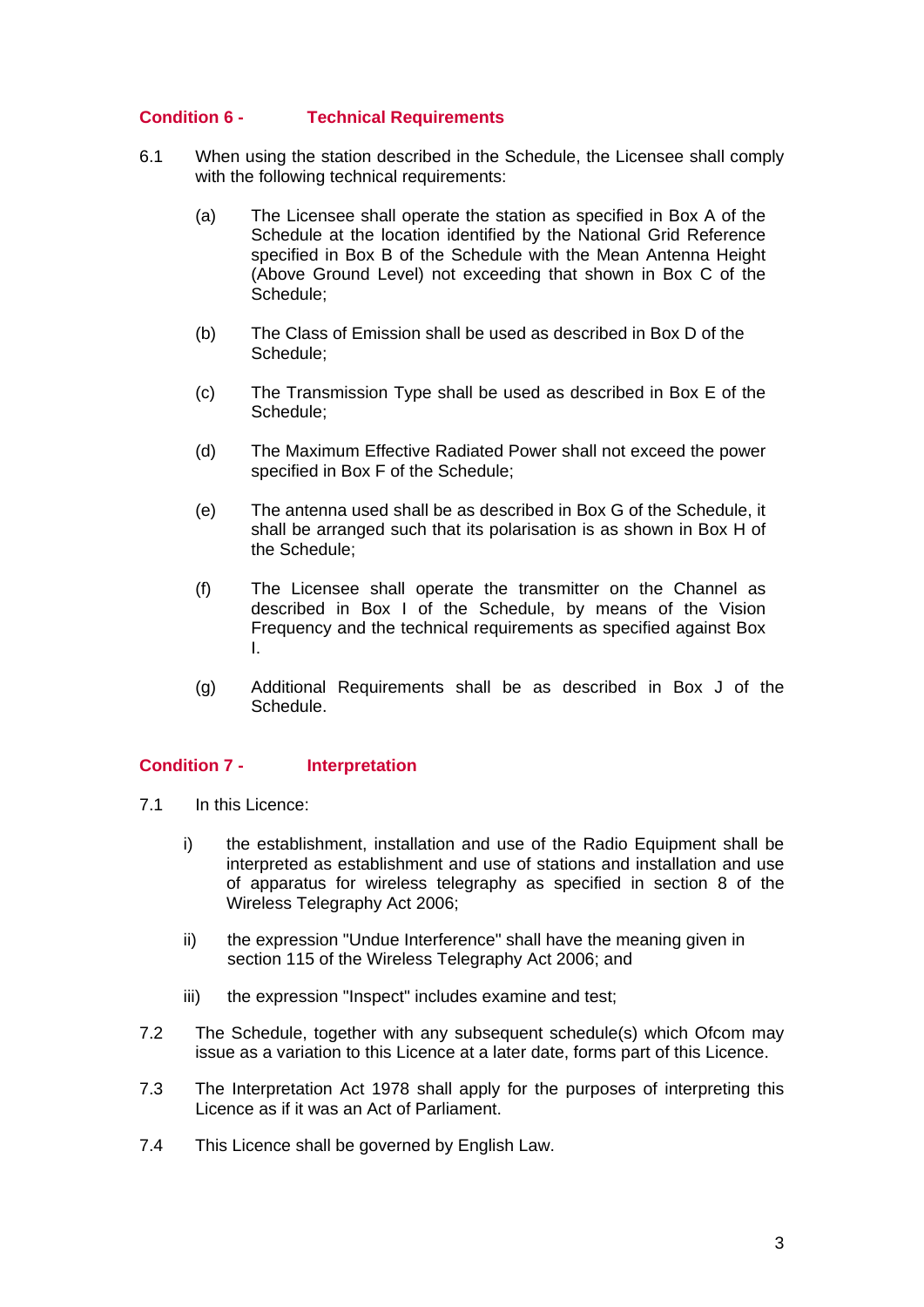## **SIGNED FOR AND ON BEHALF OF OFCOM BY**

**[Authorised signatory] [DATE] [position]**